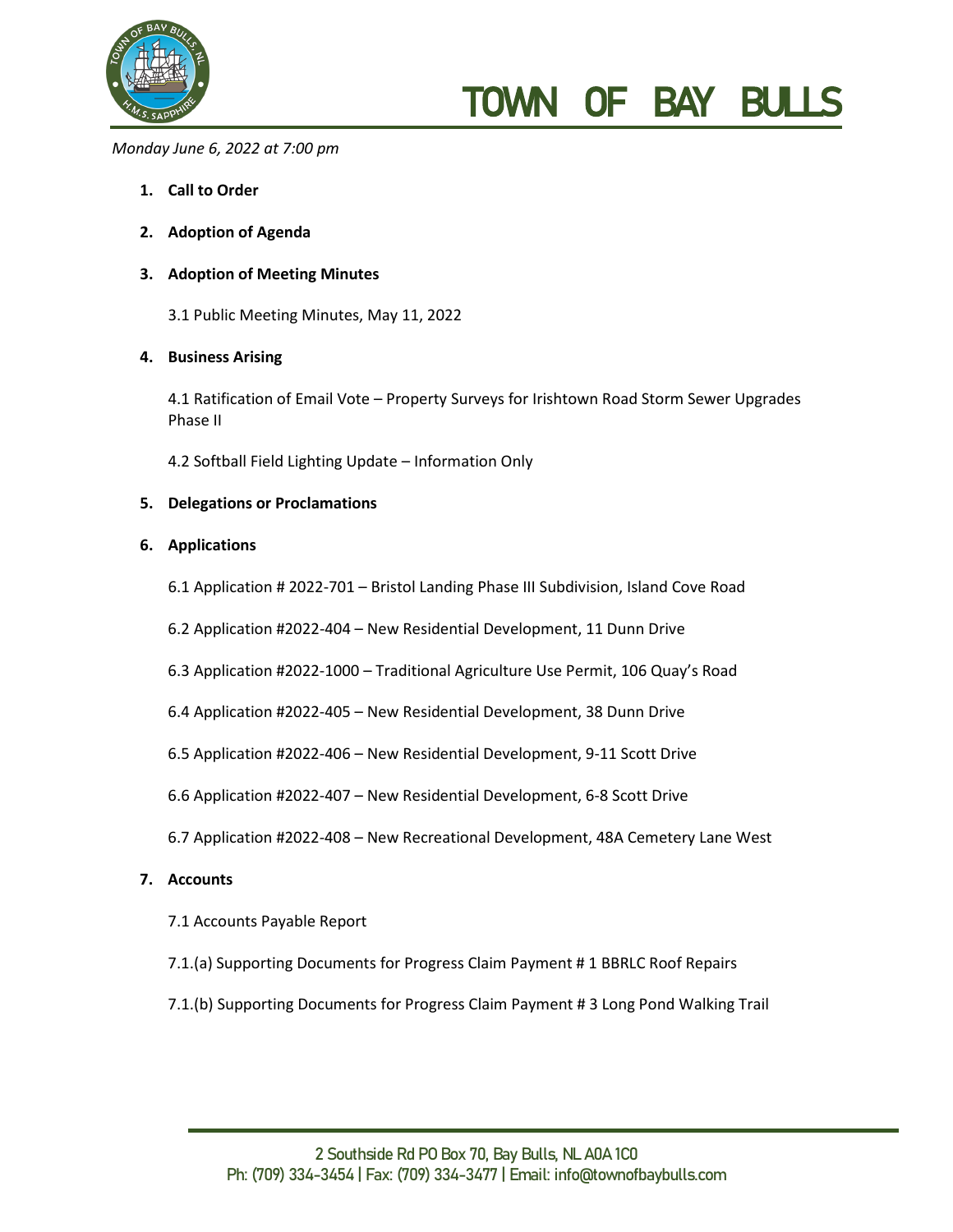

# TOWN OF BAY BU

## **8. Committee Reports**

- 8.1 Southern Shore Joint Council Meeting Package, May 19, 2022
- 8.2 BBBAA Monthly Financials, April 2022
- 8.3 BBBAA Monthly Activities Report, May 2022
- 8.4 Heritage Committee Report, May 18, 2022
- 8.4.(a) Heritage Committee Story Board Purchase

### **9. Action Required**

- 9.1 Request for Road Work on Bill Joy's Lane
- 9.2 Traffic Calming Request #2022-0002 Marsh Road
- 9.3 Traffic Calming Request #2022-0003 Lower Road
- 9.4 BBBAA Request for Support Canada Day Celebrations
- 9.5 Witless Bay Fire Department Request for Hydrant Maintenance
- 9.6 Crosswalk at Cemetery Lane West & Route 10
- 9.7 KFFRC Community Garden Updated Request
- 9.8 Inspection Report Sheldon Drive Playground Equipment
- 9.9 Revised Subdivision Development Agreement
- 9.9.(a) Approval to enter into a Subdivision Development Agreement
- 9.10 Tarp for Town's Salt and Sand Pile
- 9.11 Survey of Crown Land Sheldon Drive Playground
- 9.12 Change Order #2 Long Pond Walking Trail
- 9.13 Grand Opening of Long Pond Walking Trail
- 9.14 Alternate Signing Authority
- 9.15 Renewal Request Line of Credit with CCU